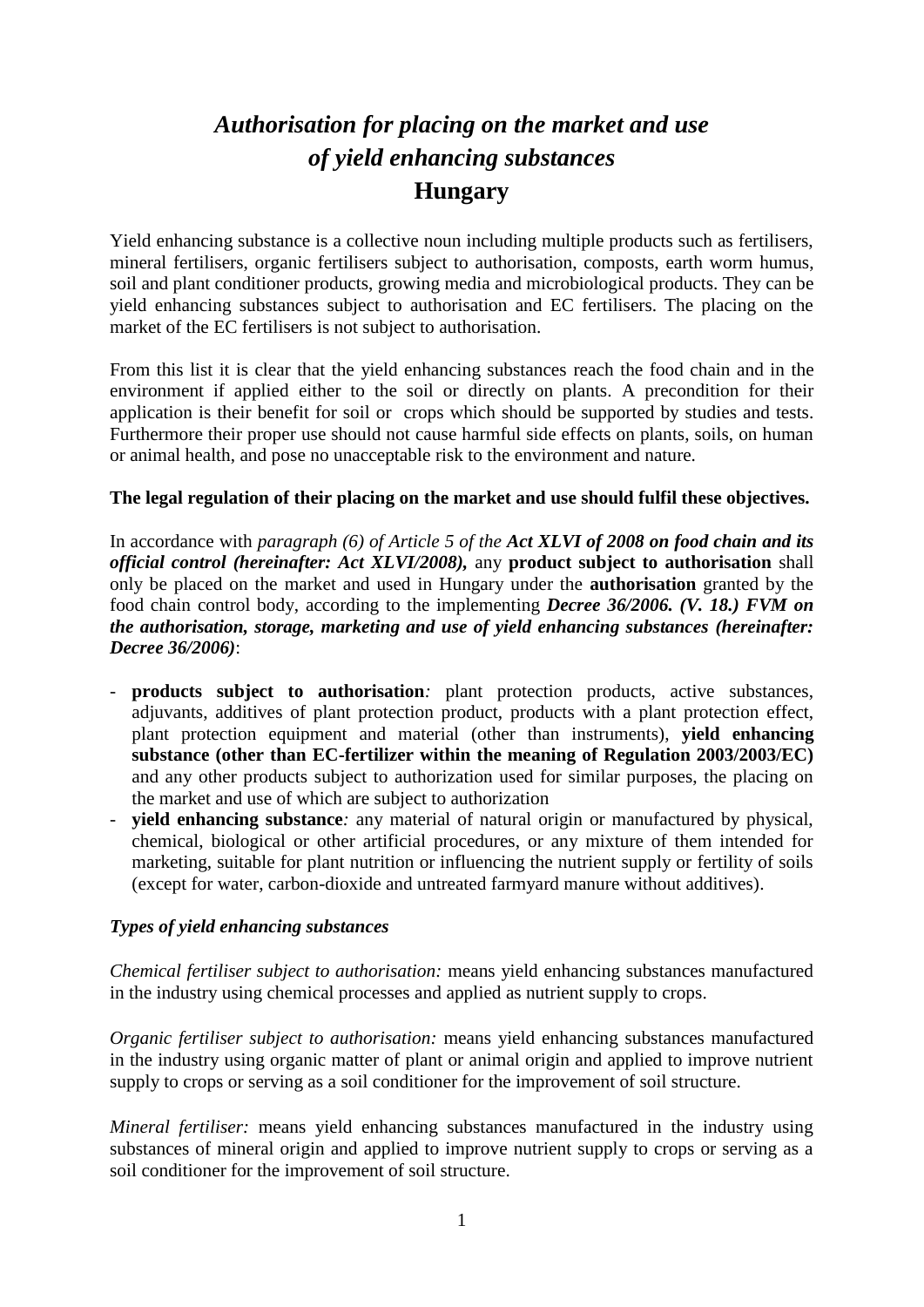*Compost:* means yield enhancing substances produced by the composting process using materials of organic, inorganic or mineral origin and applied to improve nutrient supply to crops or to improve nutrient supply capacity of the soil, specified in provisions of other legislation.

*Worm compost:* means sieved earthworm excrement applied to improve nutrient supply to crops or to influence productivity of the soil.

*Soil improver:* means yield enhancing substances manufactured in the industry used to change unfavourable properties and to maintain beneficial properties of the soil.

*Soil conditioner product:* means yield enhancing substances manufactured in the industry and having a beneficial effect on the physical, chemical and biological properties of the soil.

*Microbiological product:* means yield enhancing substances containing micro organisms (bacteria, fungi, algae) which improve soil fertility, impact plant development and, in case of the agricultural use of compost, promote the composting processes and which are exempt from agents infectious for man or influencing the natural micro flora of the soil adversely.

*Growing medium:* means any soil, soil mixtures and other substrates, whether solid or liquid, providing a suitable medium for plants for rooting and growing.

*Plant conditioner product:* means a preparation manufactured from organic or inorganic materials with favourable influence on the growth, yield and general conditions of plants and which has an effect on plant life cycles primarily by influencing the nutrient supply.

**The yield enhancing substance containing plant protection product has to be authorised in compliance with the legislation governing the authorisation of plant protection products in such a way that both the studies and evaluation necessary for the authorisation of yield enhancing substances must be made.** 

The yield enhancing substance can also be authorised as **product family** that is yield enhancing substances produced by the same manufacturer, in the same state for the same use containing the same basic materials in different composition shall be grouped in one family group.

#### **STEPS OF THE AUTHORISATION PROCESS**

- **studies necessary for the authorisation**
- **authorisation procedure**

# **1. STUDIES NECESSARY FOR THE AUTHORISATION**

A **precondition for the issuance of the authorisation** is that the yield enhancing substances should have favourable impact on soil or the crops supported by studies and tests. Furthermore their proper use should not cause harmful side effects on plants, soils, on human or animal health, and pose no unacceptable risk to the environment and nature.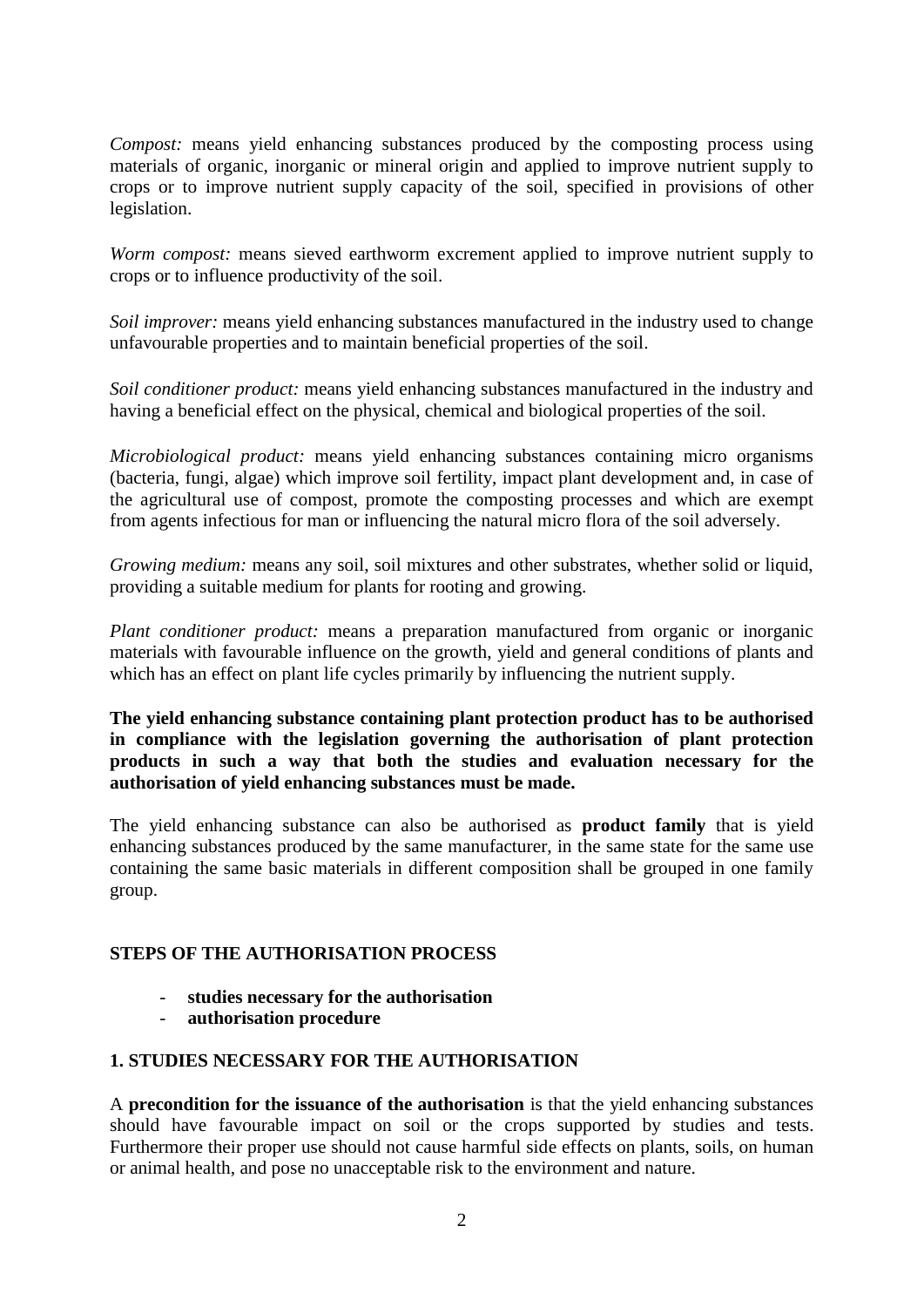**In order to prove the above conditions, the studies under** *Annex 2 to Decree 36/2006*  **should be performed before the start of the authorisation procedures.** These studies and tests are required to state the quality requirements and harmlessness of the products and to prove their efficacy. This period still does not make part of the real authorisation procedures. During the test period and the authorisation procedures, it is not permitted to place on the market and use the products, even if the test results comply with the authorisation requirements.

Though the *Act XLVI/2008* and the *Decree 36/2006* relatively unambiguously state the definitions of yield enhancing substances and each product types, furthermore *Annex 2 to Decree 36/2006* contains all details of tests/product types necessary for the authorisation, **the applicant has the possibility for preliminary negotiation with the competent authority.** They can discuss the following questions:

- can the particular product be classified as yield enhancing substance,
- if the product is a yield enhancing substance, is it subject to authorisation or an EC fertiliser,
- if it is a yield enhancing substance subject to authorisation, to which product type is it classified under *Annex 1 to Decree 36/2006,* as regards its raw materials and intended uses,
- determination of the studies and tests specified for raw materials and intended uses, because certain studies must be performed, but there are tests which are necessary depending on the raw materials used for the production of the substance,
- in case of a combination of several product types, analyses and trials featuring all product types must be conducted,
- in case of authorisation of a product family, the studies specified in *Annex 2 to Decree 36/2006* shall be carried out with the products previously agreed upon with the competent authority – based on raw materials posing public health and environmental risks,
- the members of a product family should be different in the percentage composition of the raw materials,
- what previous studies are already available for the applicant and how far they can be accepted for the authorisation in Hungary according to the requirements of the *Decree 36/2006*,
- if the product was produced or placed on the market in a Member State of the European Union or in Turkey, or produced in an EFTA-country taking part in the EEA agreement in compliance with their current regulations, mutual recognition can be used in the authorisation procedure (see details of mutual recognition later).

**This negotiation is particularly important for preparations at the border line of plant protection products and yield enhancing substances.** In principle it is stated that the basis for classification is the purpose of use. If the formulation is intended for pest management, it is authorised as plant protection product, and if it is intended for use aiming at plant nutrition, it shall be authorised as yield enhancing substance.

Let's see an example: if a formulation with active substance iron sulphate is used for moss control, then it is authorised as plant protection product, and if it is used for iron deficiency treatment, then it shall be authorised as yield enhancing substance. If the iron content is at the minimum iron content set out in Annex 1 to Regulation 2003/2003 EC concerning the fertilisers, it can be placed on the market without any special authorisation procedures.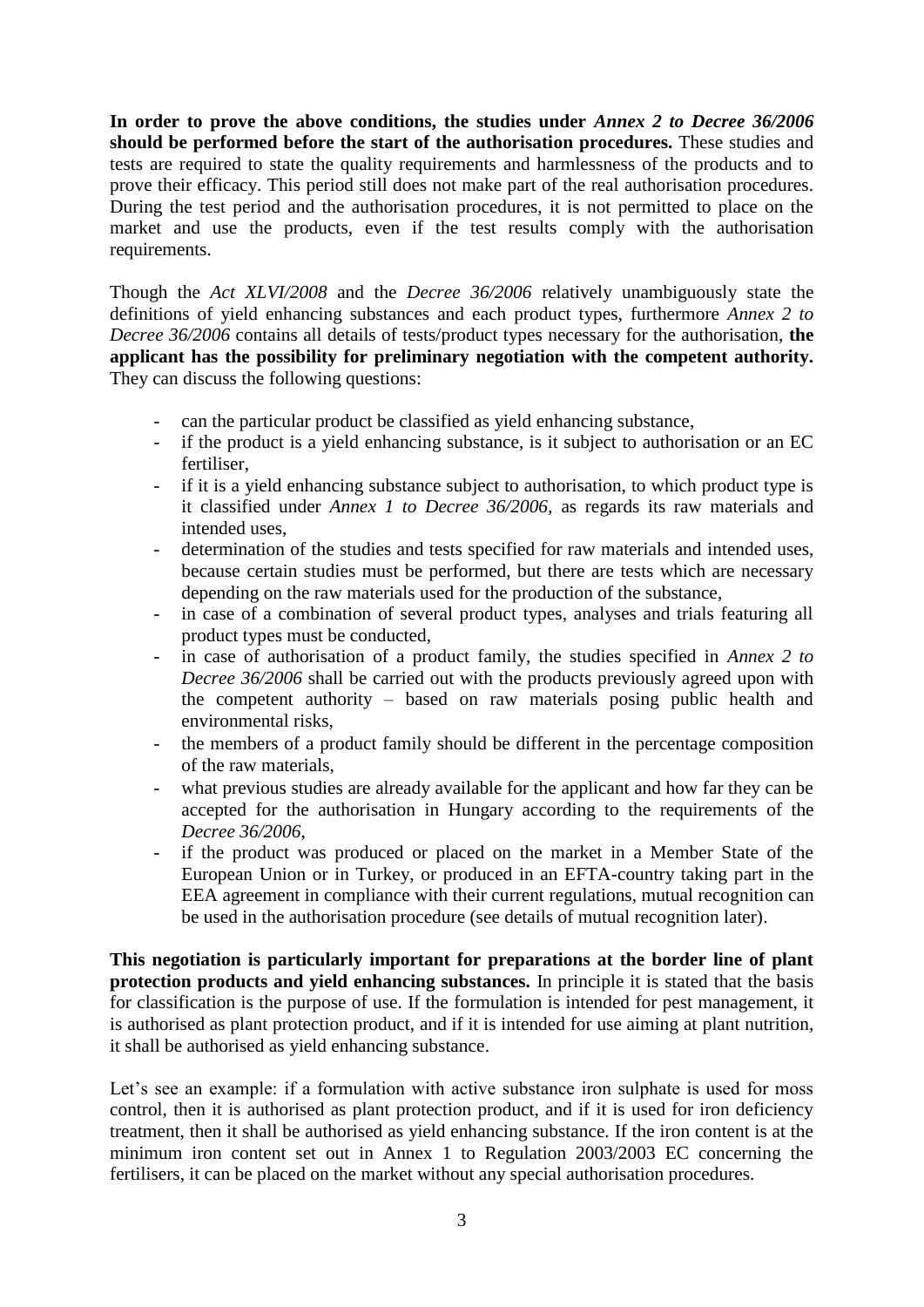# **1.1 Summary of the types of studies necessary for the authorisation**

- Physical, chemical examinations using 3 x 1 kg or litre of sample
- Testing toxic elements using 3 x 1 kg or litre of sample
- Microbiological classification using 3 x 1 kg or litre sample.
- Testing organic contaminants from 3 x 1 kg or litre sample
- Testing germination inhibition, weed propagation using 4 x 3 kg sample.
- Biological efficacy trial
- Hygienic microbiological tests from 3 x 0,5 kg samples
- Radiobiological tests from  $3 \times 0.5$  kg sample
- Depending on the quality of the raw materials used for the production of the substance, additional studies may be required.

## **1.1.1 Physical and chemical analyses**

In these analyses, the parameters characteristic for the quality of particular product type are studied; if *Annex 3 to Decree 36/2006* specified certain limits, the analyses are compulsory, furthermore any parameters which the manufacturer wants to declare.

For compost, the following parameters must be studied:

- appearance: colour, odour, physical state,
- pH (10% aqueous suspension).
- volume per mass,
- dry matter content,
- organic matter content,
- total water soluble salt content,
- particle size distribution,
- N,  $P_2O_5$ , K<sub>2</sub>O, Ca, Mg.

If the manufacturer uses raw materials for the production of compost which contain other nutrients, e.g. micro elements in addition to the above elements, and the manufacturer wants to declare it, then he shall proceed for the determination of these.

#### **1.1.2 Study of toxic elements**

It is **compulsory** for all product types as regards the human, animal and plant health as well as environmental aspects. However the range of studied elements may change by product type. Analysis of the following toxic elements is compulsory: As, Cd, Co, Cr, Cu, Hg, Ni, Pb, Se.

# **1.1.3 Microbiological qualification**

The quality parameters should be defined primarily for microbiological preparations. In microbiological preparations the number of bacteria shall be minimum  $10^6$  CFU/g or CFU/cm<sup>3</sup>, and the number of algae minimum  $10^5$  cells/g or cells/cm<sup>3</sup>. If the number of bacteria, micro fungi or algae is lower, they shall not be classified as microbiological preparations, but if the manufacturer wants to declare the number of microorganisms, he should perform the analysis  $(CFU = Colony$  Forming Unit).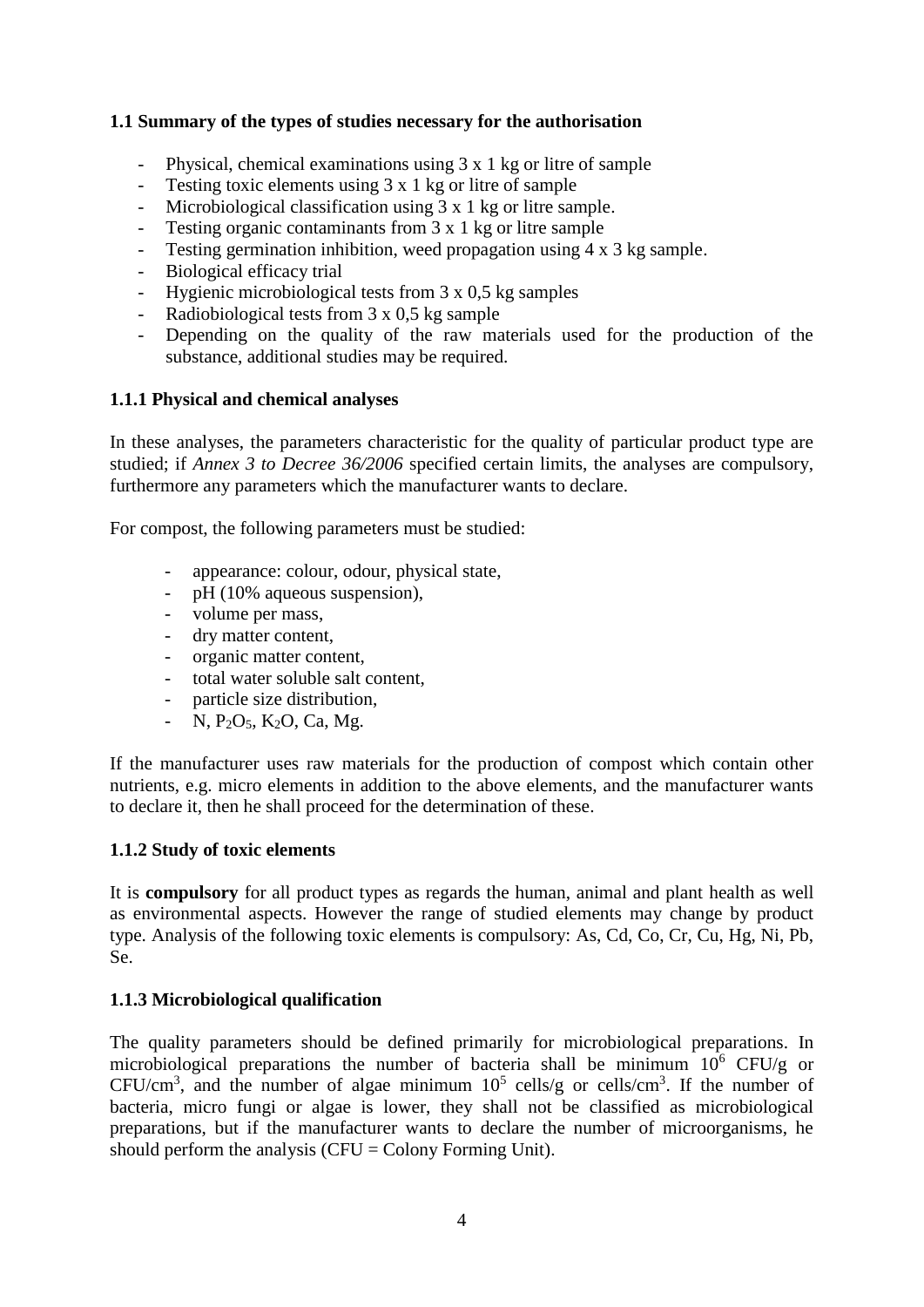# **1.1.4 Analysis of organic contaminants**

Organic contaminants shall be analysed if wastes containing organic contaminants are used for the production of the substances. They are of concern for human health aspects because of carcinogenic effect.

The range of tests depends on the type and quality of wastes and the following tests are generally needed, however study of other parameters may be required depending on the quality of raw materials.

- formulation containing municipal wastes, municipal sewage sludge:

- total PAH content (19 compounds),
- mineral oil content (TPH C5-C40),
- formulation containing industrial wastes, industrial sewage sludge:
	- total PAH content (19 compounds),
	- mineral oil content (TPH C5-C40),
	- total marker PCB content (PCB-28, 52, 101, 118, 138, 153, 180),

- formulation containing wastes originating in burning and paper manufacturing: - total PCDD/F content expressed in WHO TEQs.

#### **1.1.5 Analysis of germination inhibition and weed propagation**

Analysis is made with mustard seed test to detect the eventual phytotoxicity. It is compulsory for the following product types:

- organic fertilisers,
- composts,
- worm humus,
- soil improvers containing organic matters,
- microbiological preparations,

#### **1.1.6 Efficacy trials**

Efficacy trial is carried out to prove the efficiency of the formulation. The range of studies required for the authorisation of each product type is very diversified.

The principle is that **no efficacy trial shall be carried out** with product types of yield enhancing substances subject to authorisation if according to the quality requirements (minimum organic matter content, minimum nutrient content, etc.) specified in the *Decree 36/2006* the biological efficiency of the formulation can be deduced. These product types are as follows:

- fertilisers subject to authorisation
- organic fertilisers subject to authorisation
- composts
- worm humus
- soil improvers
- growing media.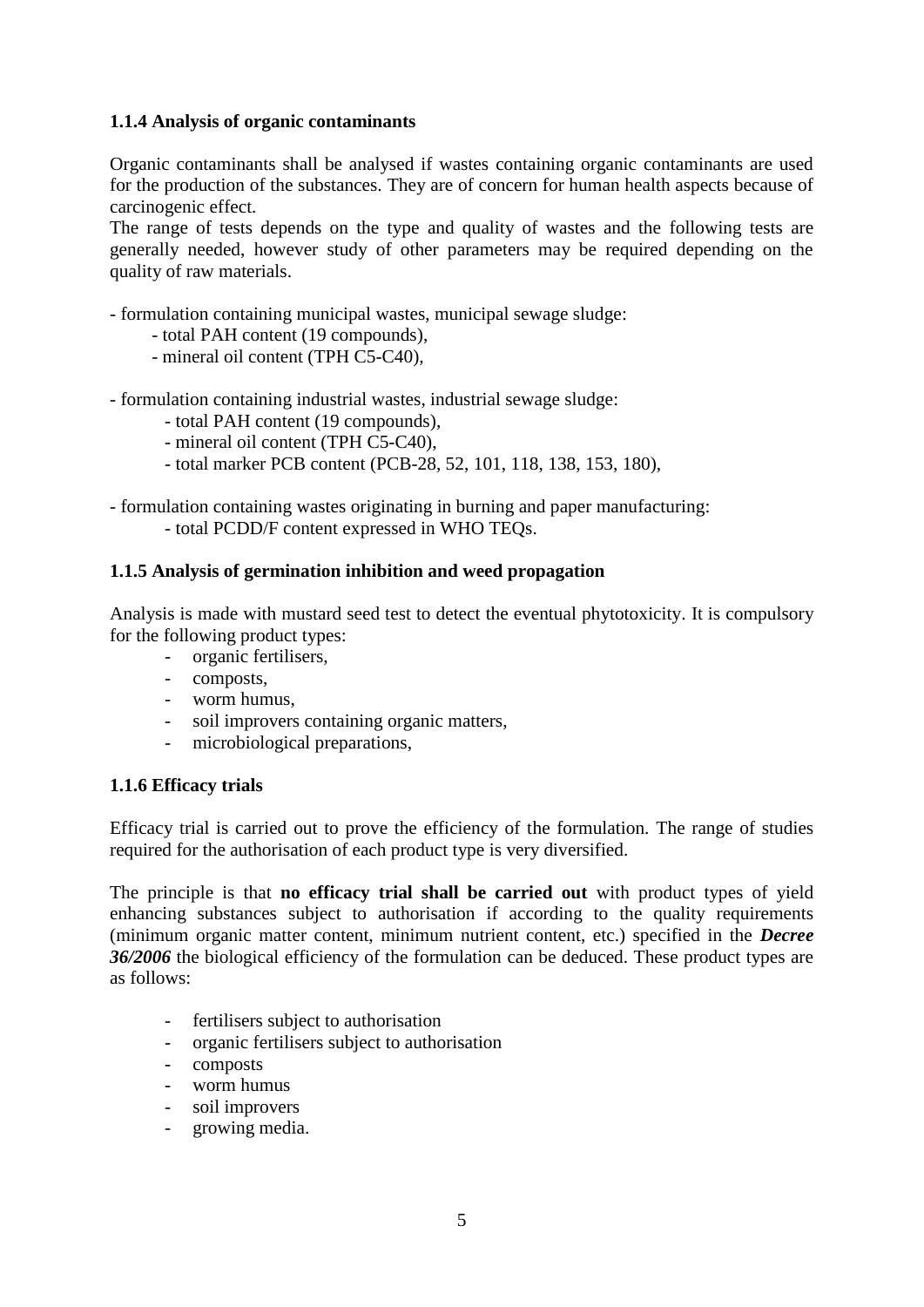If the raw materials used for the production of the formulation or the preparations with specific use justify it, efficacy trials can be required also for the above yield enhancing substances.

**Mineral fertilisers:** at least one field trial and one pot test, altogether 4 efficacy trials shall be carried out with each plant using 2 field crops and 2 horticultural crops.

**Soil improvers** *(not classified under point 6.1 of Annex 3 to Decree 36/2006,* i.e. not "traditional" soil improvers) and **soil conditioner products:** 2 field or pot trials/different soil type, altogether 4 efficacy trials are required.

**Microbiological products:** the following efficacy trials are needed based on the mode of use:

- Symbiotic micro organisms: 1 greenhouse test in case of seed-dressing (Roux-tube test).
- Cellulose degrading micro organisms
	- for composting: 1 greenhouse test on two types of soil (Cellulose digesting test).
	- for stubble treatment:
		- 1 greenhouse test on two types of soil (measurement of stubble breaking activity):
		- carbon transformation test
		- cellulose degrading activity
- Yield enhancing microorganisms effective through the soil
	- pot test with monocot-dicot on 2 different soil types,
	- 2 field or pot trials/2 different soil types, altogether 4 efficacy trials are required
- In case of microorganisms effective on the plants at least 3 field or glasshouse tests/cultivation sector\*, and in case of plant-specific formulations at least 2 field or glasshouse tests/plant are required.

In case of **plant conditioner products** at least 3 field or glasshouse tests/cultivation sector\*, and in case of plant-specific formulations at least 2 field or glasshouse tests/plant are required.

\*As regards the efficacy trials, the cultivation sectors shall mean the following:

- under field conditions.
- vegetables,
- fruit and grapevine,
- ornamental plants,
- forest, public area,
- others.

# **1.1.7 Microbiological studies concerning soil hygiene**

The hygienic microbiological tests shall include the following parameters considered as risk factors of concern with regards of human and animal health and soil hygiene:

- Faecal coliform bacterial count,
- Faecal Streptococcus bacterial count,
- *Pseudomonas aeruginosa* count,
- *Salmonella sp*.,
- Egg number of human parasitic intestinal worms.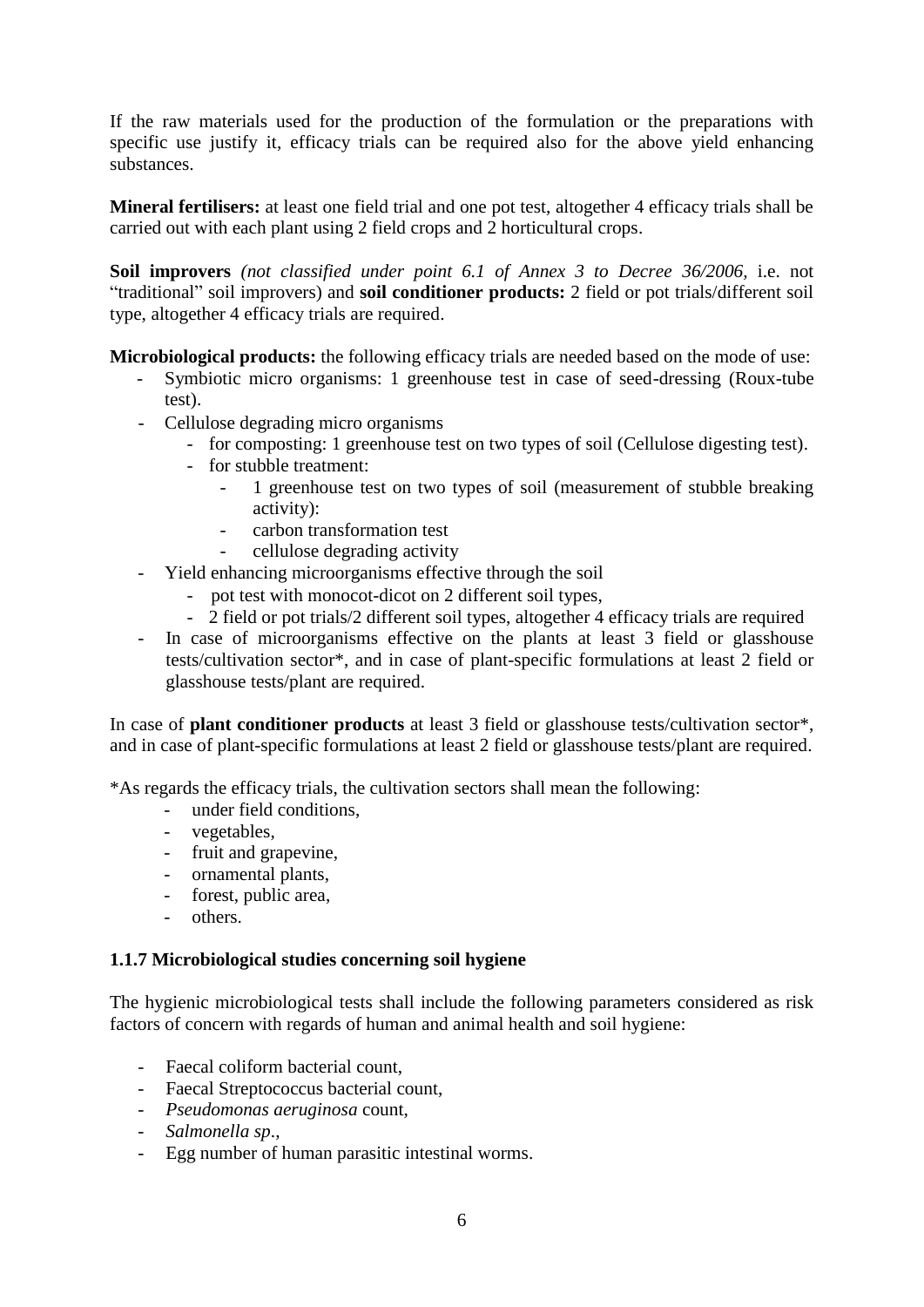# **1.1.8 Radiation biology test**

It shall be made only with products containing **peat originating from import**.

## **1.1.9 Additional tests required depending on the quality of the raw materials used**

Additional ecotoxicological (*Daphnia*-test, fish test, algae test) and **other tests,** e.g. as regards the elements outside the required toxic elements, may also be required, depending on the quality of the raw materials, mainly in case of products containing industrial wastes, used for the production of product.

## **1.2 Who can perform the tests?**

Tests (except the efficacy trials) specified in *Annex 2 to the Decree 36/2006* may be **carried out by laboratories accredited for these tests in Hungary or in member states making part of the Agreement of the European Economic Area (hereinafter: EEA member states)**. The limit of detection in the tests applied for micro-elements and toxic elements may be maximum the reported value or 10 % of the limit value of the element concerned.

**The efficacy trials** specified in *Annex 2 to the Decree 36/2006,* **carried out for authorisation purposes** (aiming at evaluating the efficiency and eventual harmful effects) **can only be performed by any testing facility having qualification for Good Experimental Practice (GEP qualification), in addition to the competent authority**. Those accredited tests made in the EEA Member States may be accepted that were carried out in the **South-East zone** comparable to the Hungarian agro-ecological conditions and specified in the EPPO standard PP 1/241(1) of the European and Mediterranean Plant Protection Organisation (EPPO).

#### **1.3 Necessity of experimental use permit**

- Trials, except for laboratory and micro plot tests, with unauthorised product or in area other than specified in the authorisation may only be carried out at request and with experimental permit granted by the Pest County Government Office responsible for plant protection and soil conservation (hereinafter: Pest County Government Office).
- Yield enhancing substances may be used for experimental purposes if, based on the data provided in the application for experimental use, they do not cause any harmful effects on crops, soils, human or animal health or any unacceptable adverse effect on the environment and nature.
- Application for experimental use of yield enhancing substances shall be submitted to the Pest County Government Office (Plant Protection and Soil Conservation Department, H-1135 Budapest, Lehel út 43-47., Hungary) under Annex 5. <http://portal.nebih.gov.hu/ugyintezes/noveny/nyomtatvanyok>
- Trials with unauthorised yield enhancing substances or in area other than specified in the authorisation may be carried out only by university graduated experts.
- The size of the experimental area shall be determined by the Pest County Government Office during the evaluation of the application, but the total size of the experimental areas cannot be larger than 20 ha/year.
- The trials shall be supervised by the district office.
- The field trials carried out with products not authorised yet shall be publicly demonstrated and the trial results made available only with the previously obtained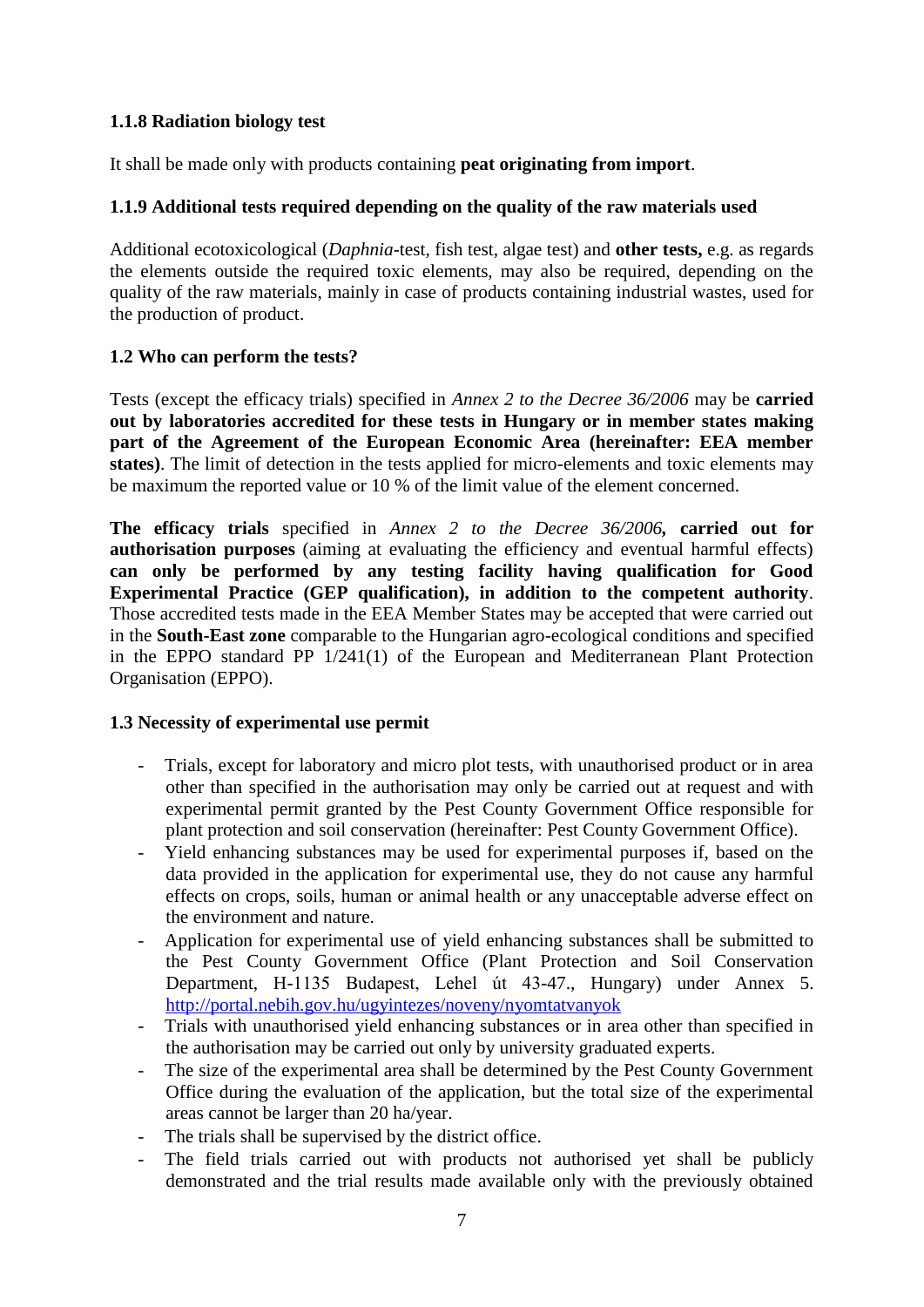permit of the Pest County Government Office. This activity is considered as use for experimental purpose.

-

-

- **In the authorization procedure only trials carried out according to the experimental use permit can be accepted, therefore the permit should be attached to the application document for authorisation.**

# **2 AUTHORISATION PROCEDURE**

# **2.1 The procedure shall start with an application:**

- The applicant can be
	- the manufacturer
	- any natural person, legal entity or business operator having no legal entity approved by the manufacturer.
- The application shall be submitted in one copy with the data and annexes specified in *Annex 1 to Decree 36/2006*:
	- <http://portal.nebih.gov.hu/ugyintezes/noveny/nyomtatvanyok>
- Signed and stamped report of the studies shall be attached to the application.

## **2.2 Competent authority for authorisation:** National Food Chain Safety Office Directorate for Plant Protection, Soil Conservation and Agri-environment

# **2.3 Duration of the authorisation procedure:** maximum 5 months if all the documents are available

# **2.4 Fee of authorisation procedure:**

- all yield enhancing substances (except composts) HUF 100.000,
- composts HUF 150.000
- product family:
	- up to 3 family members HUF 200.000 (in case of composts HUF 300.000),
	- for all additional family members, increased by HUF 30.000

# **2.5 Validity of authorisation 10 years**

#### **2.6 Conditions for issuing the authorisation, the evaluation aspects**

The authorisation shall be issued if during the evaluation of the documentation, the yield enhancing substance complies with:

- the objective of use indicated in the application supported by the following studies
	- efficacy trials,
	- trials with active substance
- they have favourable effects on the soil and cultivated crops, in case of technically reliable use they do not have any harmful effect on plants, soils, human or animal health or any unacceptable risk to the environment and nature, supported by tests and studies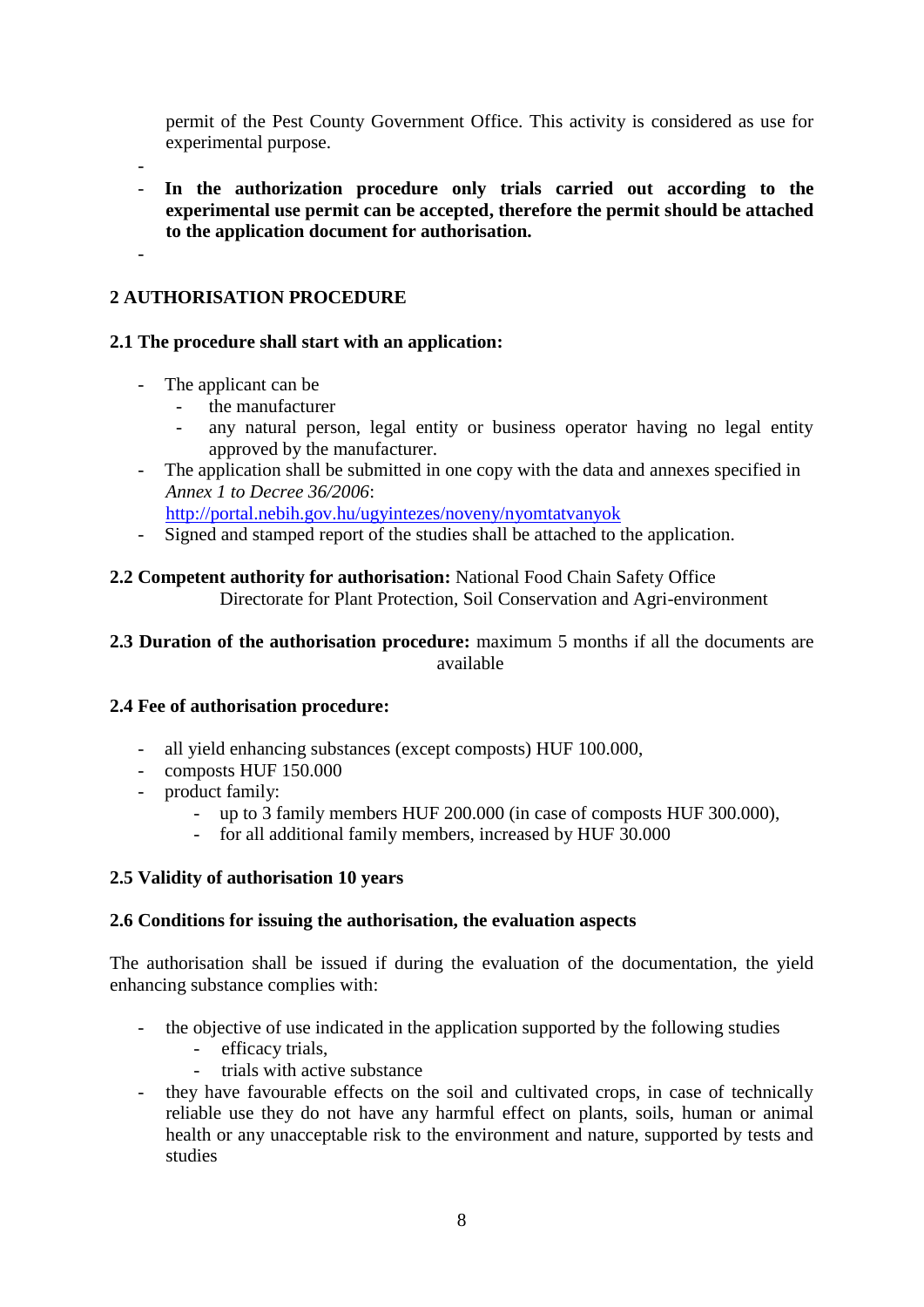- phytotoxicity tests,
- test of organic contaminants,
- hygienic microbiological tests,
- toxic element studies.

# **The maximum limits of the parameters studied/product type are shown in** *Annex 3 to Decree 36/2006***.**

## **2.6.1 Limits laid down for toxic elements:**

- As 10 mg/kg d.m. (other than peat and peat containing growing media 30 mg/kg d.m.)
- Cd 2 mg/kg d.m. (other than P-fertilisers:  $20 \text{ mg/kg}$  P<sub>2</sub>O<sub>5</sub> d.m.)
- Co 50 mg/kg d.m. (no need for testing in case of NPK-fertilisers)
- Cr 100 mg/kg d.m.
- Cu 100 mg/kg d.m. (no need for testing in case of fertilisers, organic fertilisers subject to authorisation, in case of composts 300 mg/kg d.m.)
- $Hg_1 mg/kg dm$ .
- Ni 50 mg/kg d.m.
- Pb 100 mg/kg d.m.
- Se 5 mg/kg d.m.
	- below the use volume of 0.5 l/ha may be three times that of the value laid down in Annex 3,
	- between 0.5 l/ha and 1 l/ha it may be two times that of the value laid down in Annex 3.

# **2.6.2 Limits concerning organic contaminants**

- total PAH content (19 compounds)  $< 1.0$  mg/kg d.m.
- benz(a) pyrene content  $< 0.1$  mg/kg d.m.
- mineral oil content (TPH C5-C40)  $<$  100,0 mg/kg d.m.
- total marker PCB content (sum of PCB-28, 52, 101, 118, 138, 153, 180) < 0,1 mg/kg d.m.
- total PCDD/F content expressed in WHO TEQs < 5,0 mg/kg d.m. T.E.Q

#### **2.6.3 Microbiological provisions concerning soil hygiene**

- Faecal coliform bacterial count < 10 pcs/g or 10 pcs/ml
- Faecal Streptococcus bacterial count < 10 pcs/g or 10 pcs/ml
- *Pseudomonas aeruginosa* count < 10 pcs/g or 10 pcs/ml
- *Salmonella* sp. 2x10 g or ml negative
- Egg number of human parasitic intestinal worms 100 g or 100 ml negative

#### **2.7 Repeated issuance of authorisation**

As the authorisation is valid for 10 years, repeated issuance of the authorisation may be asked and all studies must be conducted with the exception of efficacy trials.

If the legal provisions changed meanwhile compared to the testing requirements set out for the first authorisation, the competent authority may provide for the performance of additional efficacy trials.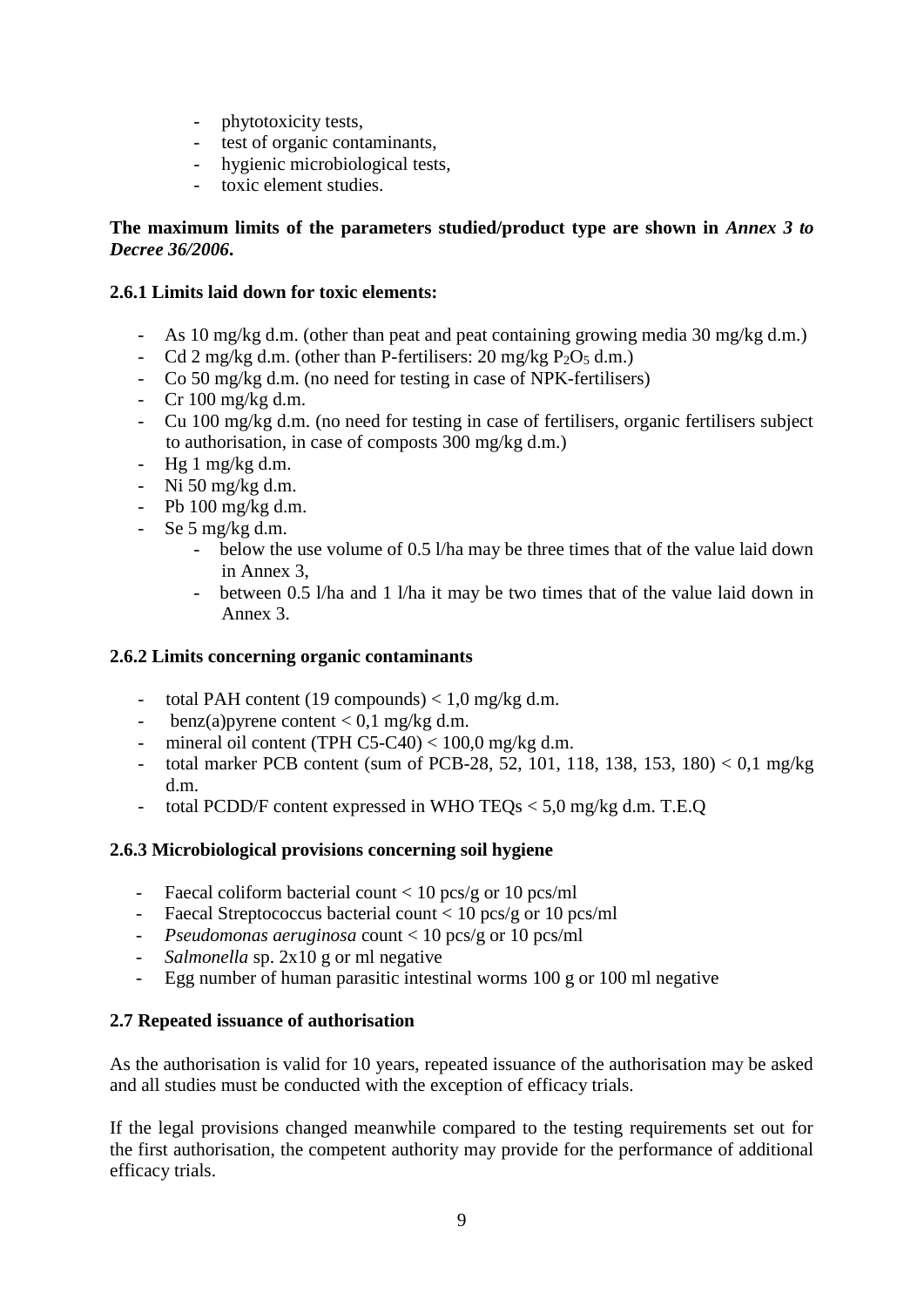# **2.8 Amendment to the authorisation**

## **The authorisation may be modified at request or officially.**

- The authorisation holder may apply for the amendment of authorisation. Data and test results providing sound basis for the amendment of authorisation shall be attached to the application for modification.
- The competent authority may officially modify the authorisation, if based on new knowledge of technical and scientific aspects, it can be proved that the yield enhancing substance even if used according to provisions shall pose a risk to human and animal health, soil and the environment, as well as the plants specified in the authorisation.

## **Amendment to the authorisation shall not prolong the validity of the authorisation.**

## **2.9 Interruption and suspension of the authorisation**

## **The authorisation may be interrupted at the authorisation holder's request.**

## **The competent authority may officially provide for the suspension of the authorisation**

- in case of court trial concerning the authorisation holder's right for placing the yield enhancing substance on the market, until the trial is legally terminated,
- in case of failure and quality objections found at studying the product stability and control of sales.

Suspension of the authorisation may be terminated at the authorisation holder's request, if the holder describes the causes for the product's quality problems, the measures taken for their termination and the test results obtained with official samples taken from the product manufactured after the mistakes were eliminated.

# **During the interruption and suspension period of the authorisation, the yield enhancing substance may not be placed on the market and kept on the market.**

**Termination or suspension of the authorisation shall not prolong the validity of the authorisation.**

#### **2.10 Withdrawal of the authorisation**

#### **The authorisation may be withdrawn at request or officially.**

- The authorisation must be withdrawn if the authorisation holder applies for it.
- The competent authority shall officially withdraw the authorisation if
	- any of the requirements for authorisation subsequently change and the authorisation holder does not meet the obligation for providing information therefore certain authorised product does not comply with the changed requirements for authorisation based on the result of trial carried out at a later date,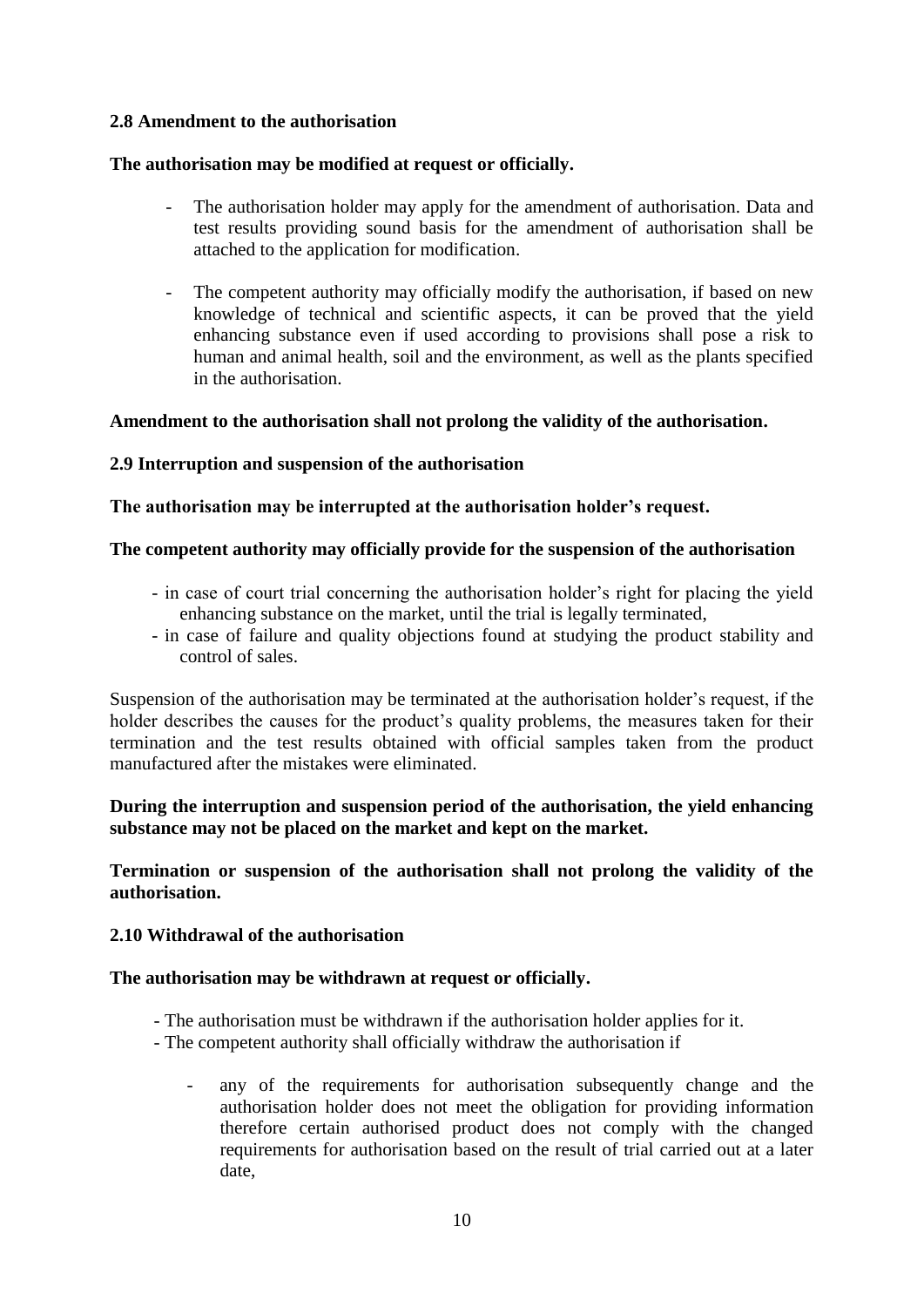- based on new knowledge of technical and scientific aspects, it can be proved that the yield enhancing substance even if used according to provisions shall pose a risk to human and animal health, soil and the environment, as well as the plants specified in the authorisation,
- it is justified as regards the Community approval of the active substance in the yield enhancing substance as active substance of plant protection product,
- false or misleading data were provided as regards the facts used as bases for the issuance of the authorisation.

# **2.11 Mutual recognition of goods in the authorisation of yield enhancing substance**

## **2.11.1 Legal background of mutual recognition of goods**

*The Act 7 of 2009 on the application of mutual recognition in relation to rules ensuring the free movement of goods of the Treaty establishing the European Community* placed the Decree 36/2006 under the effect of *Regulation 764/2008/EC and its replacing Regulation 2019/515/EU of the European Parliament and of the Council laying down procedures relating to the application of certain national technical rules to products lawfully marketed in another Member State.*

At the same time paragraph (1) of Article 7 of *Act 7 of 2009* states that the technical rules shall only be applied for goods produced or placed on the market in a Member State of the European Union or in Turkey under their current regulations, furthermore produced in a country (other than the above states) taking part in the agreement with the EEA in compliance with the current regulations, if the current provisions of the particular state do not provide equal protection with the technical rules as regards the validity of the forcing requirements to be met by the technical rules, and under paragraph (2) if the equivalence of protection can only be stated in case of a part of the technical rules, the good should comply with the remaining part of the technical rules.

## *Article 5 of Decree 36/2006* **specifies the specific rules concerning the mutual recognition of goods.**

In order to be able to declare the equivalence of protection (protection of life and health of humans, animals and plants, protection of consumers and of the environment), an application shall be submitted to the competent authority. The documents necessary for the declaration of equivalence in accordance with the legislation on the application of mutual recognition in relation to provisions on the free movement of goods specified in the Treaty establishing the European Community shall be attached to the application.

If the equivalence of protection cannot be declared on the basis of the submitted documents, the competent authority shall provide for the performance of trials missing under *Annex 2* to *Decree 36/2006* and may ask for the missing data.

# **2.11.2 Procedural practice in testing the equivalence of protection**

The food chain control body, acting as competent authority asks the clients to submit the documentation available for the particular yield enhancing substance.